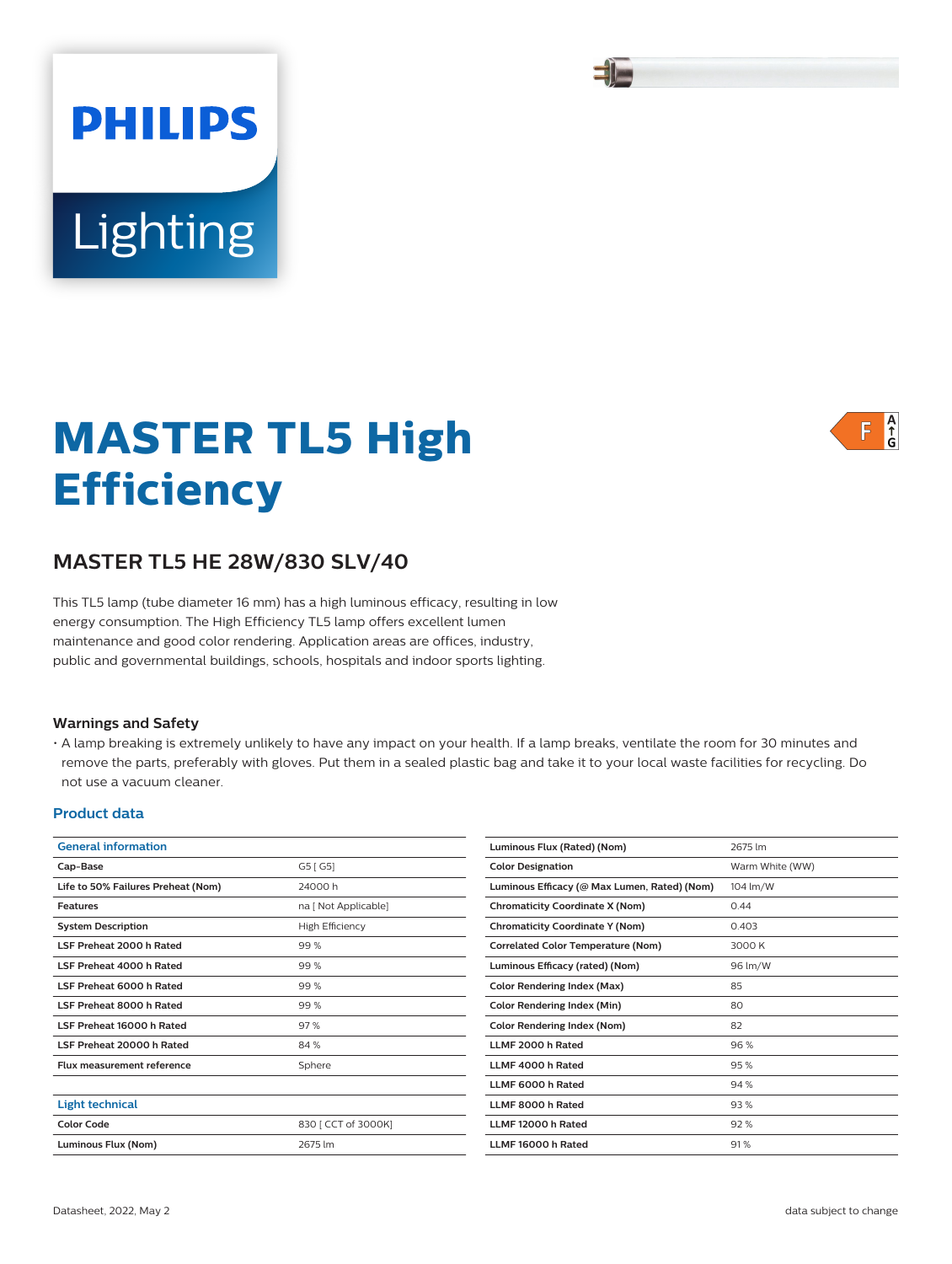## **MASTER TL5 High Efficiency**

| LLMF 20000 h Rated              | 90%             |  |  |
|---------------------------------|-----------------|--|--|
|                                 |                 |  |  |
| <b>Operating and electrical</b> |                 |  |  |
| Power (Nom)                     | 28.1 W          |  |  |
| Lamp Current (Nom)              | 0.170 A         |  |  |
|                                 |                 |  |  |
| <b>Temperature</b>              |                 |  |  |
| Design Temperature (Nom)        | 35 °C           |  |  |
|                                 |                 |  |  |
| <b>Controls and dimming</b>     |                 |  |  |
| Dimmable                        | Yes             |  |  |
|                                 |                 |  |  |
| <b>Mechanical and housing</b>   |                 |  |  |
| <b>Cap-Base Information</b>     | Green Plate     |  |  |
| <b>Bulb Shape</b>               | T5 [16 mm (T5)] |  |  |
|                                 |                 |  |  |
| <b>Approval and application</b> |                 |  |  |
| <b>Energy Efficiency Class</b>  | F               |  |  |

| Mercury (Hg) Content (Max)           | 1.4 <sub>mg</sub>            |  |  |
|--------------------------------------|------------------------------|--|--|
| Mercury (Hg) Content (Nom)           | 1.4 <sub>mg</sub>            |  |  |
| Energy Consumption kWh/1000 h        | 29 kWh                       |  |  |
| <b>EPREL Registration Number</b>     | 423460                       |  |  |
|                                      |                              |  |  |
| <b>Product data</b>                  |                              |  |  |
| Full product code                    | 871150063946255              |  |  |
| Order product name                   | MASTER TL5 HE 28W/830 SLV/40 |  |  |
| <b>EAN/UPC - Product</b>             | 8711500639462                |  |  |
| Order code                           | 927926583055                 |  |  |
| <b>Numerator - Quantity Per Pack</b> | 1                            |  |  |
| Numerator - Packs per outer box      | 40                           |  |  |
| Material Nr. (12NC)                  | 927926583055                 |  |  |
| Net Weight (Piece)                   | 104.500 g                    |  |  |
| <b>ILCOS Code</b>                    | FDH-28/30/1B-L/P-G5-16/1150  |  |  |

#### **Dimensional drawing**

 $\overline{\phantom{a}}$ 

| Product        | $D(max)$ A (max) |                                         | $B(max)$ $B(min)$ | C(max) |
|----------------|------------------|-----------------------------------------|-------------------|--------|
| MASTER TL5 HE  | 17 mm            | 1149.0 mm 1156.1 mm 1153.7 mm 1163.2 mm |                   |        |
| 28W/830 SLV/40 |                  |                                         |                   |        |

#### **MASTER TL5 HE 28W/830 SLV/40**

#### **Photometric data**